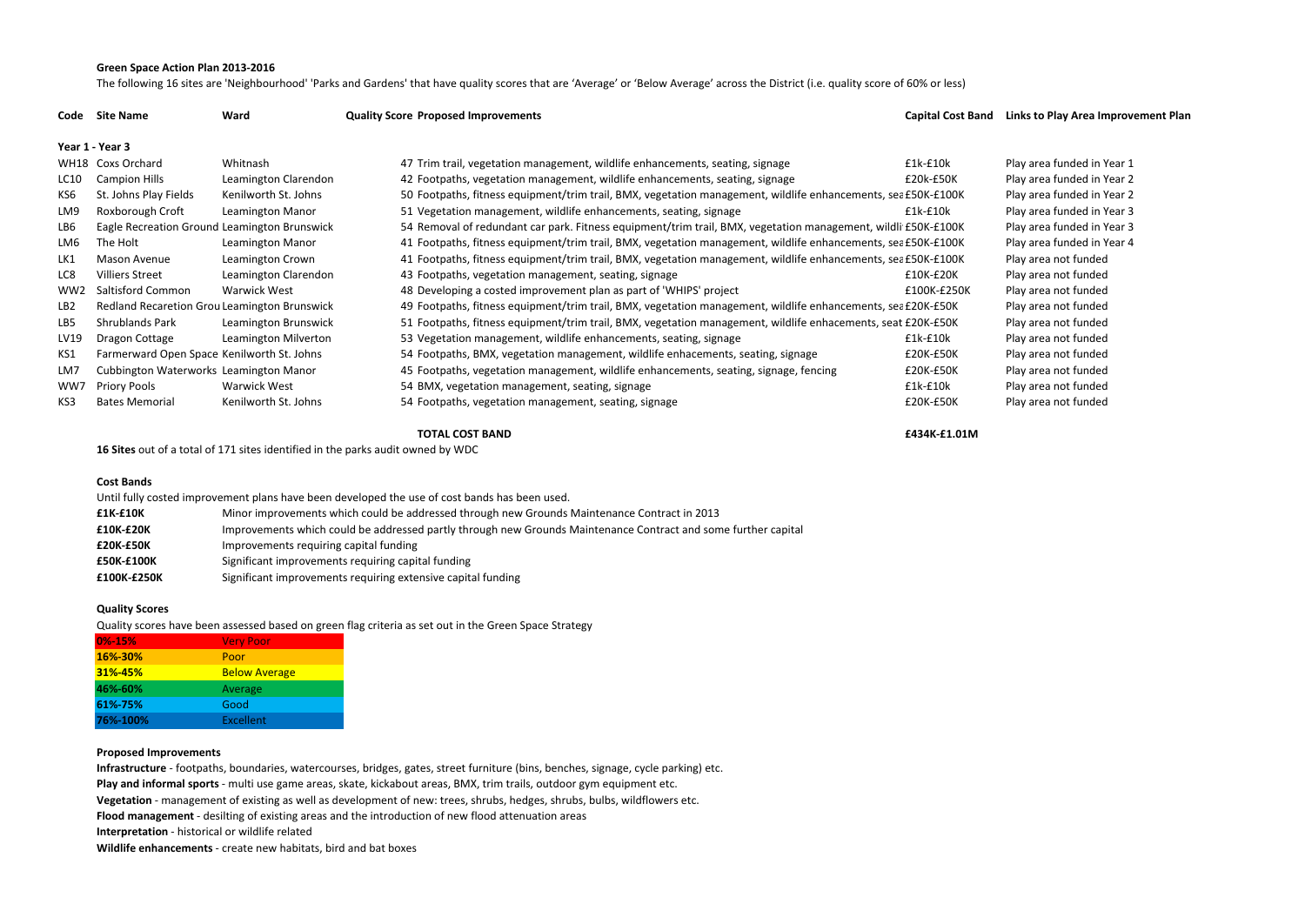**Security** - designing out and managing crime and antisocial behaviour**Grounds maintenance** - compliance with GM contractConsultation will be carried out on these proposals prior to devevelopment, as and when funds become available

# **Play Area Improvement Plan**

All play area improvements, and associated costs, are in addition to green space improvements capital requirements.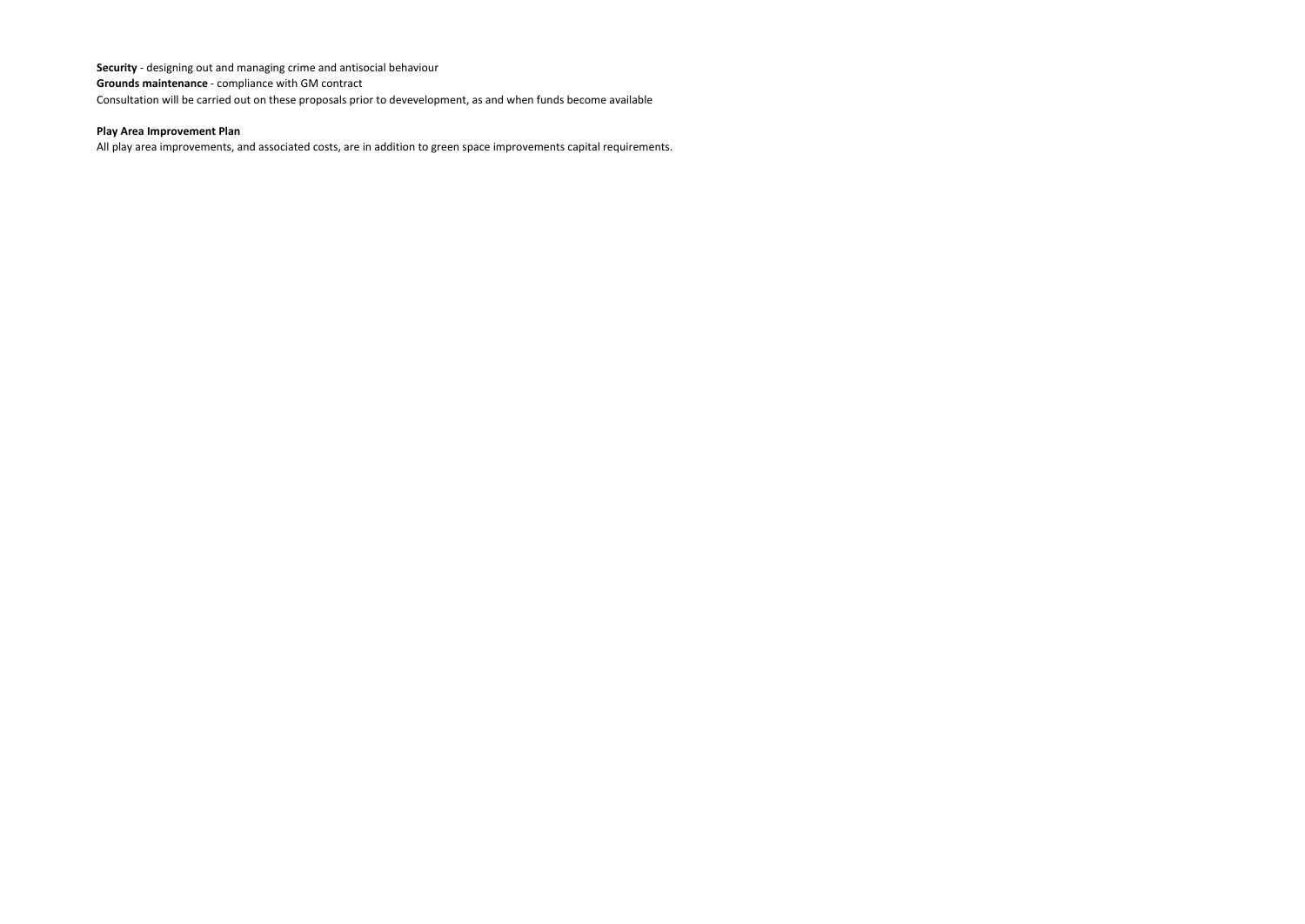# **Potential improvements for each site include the following categories**

•

**Infrastruc ture**  footpaths, boundarie s, lakes, bridges, gates, street furniture (bins, benches, signage, cycle parking etc)

• **Play and informal sports**  equipped play areas, multi-use games areas, skate parks, kickabouts , BMX, trim trails and outdoor gym equipmen t etc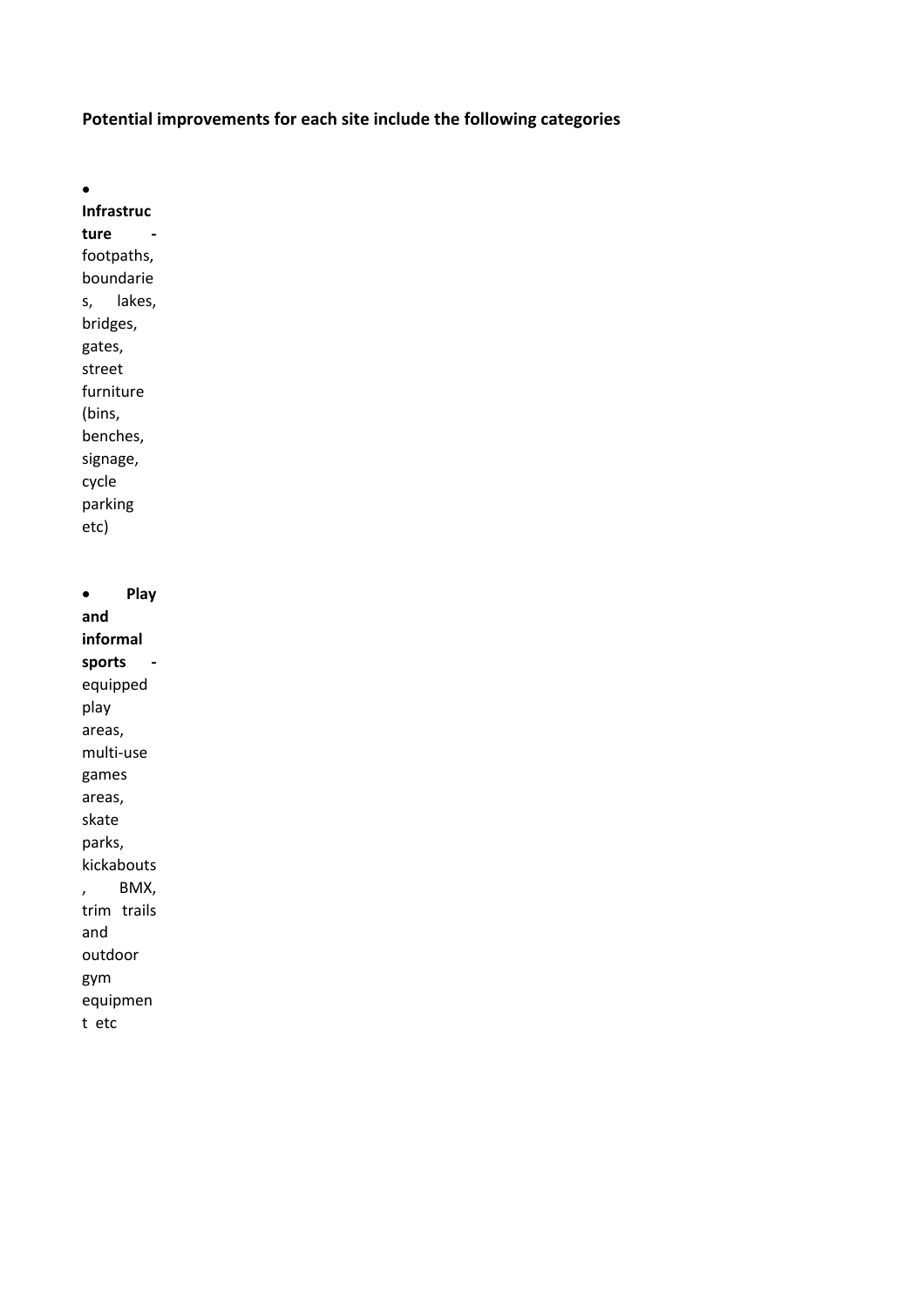•

# **Vegetatio**

**n**  includes managem ent of existing as well as developm ent of new: trees, shrubs, hedges, bulbs, wildflower s etc.

• **Flood managem ent** – desilting, new flood attenuatio n area

•

**Interpreta tion** – historical or wildlife related

•

**Wildlife enhancem ents** – bird and bat boxes,